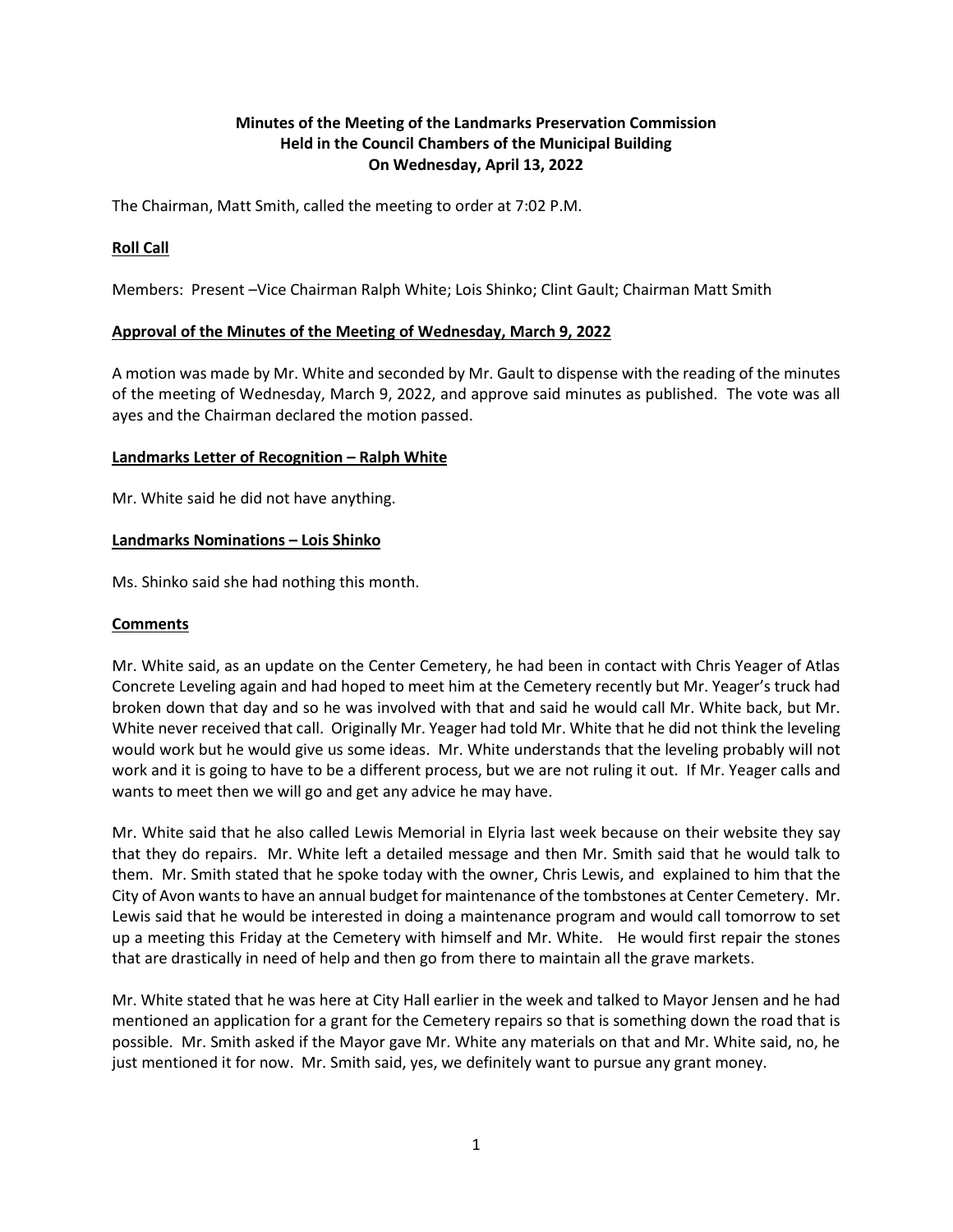Mr. Gault stated that his comment regarded the French Creek Foundation's Easter Egg Hunt and Breakfast which was a fantastic event. The City was very supportive; the Mayor always helps out a lot with things and what Mr. Gault loves about events like this is that so many people get involved to help out. He said that so many different groups, businesses, organizations, and individuals came together to make the event awesome. He said that they had 400 tickets and they sold out; all the money that comes in goes toward beautifying the City such as the flowers that are planted down Detroit Road. So is was a great team effort and a great event.

Mr. Smith said that he wanted to give a little update on the Cahoon House. An Open House was held on Monday, April 4<sup>th</sup>, for City Council and other City Administrators. Mr. Smith went to that and he said that Sheri Seroka did a really nice job presenting the house. She gave them a tour so that was good, with the interest of City Hall, because obviously they supplied the money to buy the house and it was nice for them to see coming to fruition what Ms. Seroka had done. And then this past Saturday, April 9<sup>th</sup>, there was an Open House for the public and he also went to that. A lot of people were there and Ms. Seroka was giving them a tour. When he was there with Council on Monday night, he was hoping that Council people would ask the Mayor how he planned on keeping the Cahoon House open for the public. As the Mayor had told Mr. White and himself, he is looking at probably hiring Parks & Rec personnel to open it a couple hours on the weekends and then he is also hoping for volunteers that would want to help. He said that is still a process that is evolving but he wants to get it open as soon as possible.

Mr. Smith then asked Mr. White to explain to Mr. Gault and Ms. Shinko about the old City Hall documents and what is going on with that. Mr. White stated that there is a fire-proof cabinet with old City history books, like City records, and they go back to 1818, and Wilbur Cahoon is actually in there and a lot of the Avon pioneers' names that we hear when we talk about Avon history. There was a discussion about getting these documents digitized. Rose Seighman contacted the Bay Village Historical Society at Mr. Smith's suggestion because they have done a lot of scanning on their records. Mr. White said that he talked to Ms. Seighman today and she did not know that we would go that route. Mr. White told her that he would be talking about it at our meeting tonight and then possibly getting ahold of Lorain County Historical Society because they do a lot of scanning of their records and books and Mr. Smith thought it was a good idea. He and Mr. Smith talked about it before the meeting tonight so that is kind of what we are going to do right now and look at that and see if we can safely get the books transported for that, perhaps personally deliver them and pick them up because they are old and delicate.

Mr. Smith noted that the Avon Historical Society website is still coming along. Jason Hirz, who is a member of the Avon Historical Society, has been working on that and he gave us an update at our Historical Society meeting last week and it is just about ready to come online. Mr. White asked Mr. Smith if he got the email link to that and Mr. Smith said that Mr. Hirz gave him one a couple weeks ago of what he had done then. He does not know if Mr. Hirz has an updated link to give him. Mr. White said he thought that it is completed and now it is at the point where things are entered and additions are made because all of the structure is there, but there were no pictures. Mr. Smith stated that Mr. Hirz wanted to come over and get more scanned photos from Mr.White. Mr. White said that he had already done that and has about 30 photos to start with. Mr. Smith noted the Historical Society website would be a great place to put the old City documents that have been digitized.

Mr. White stated that there is an old barn on the property on the north side of Chester Road between Jaycox and Nagel and the barn is on our landmarks list. It is a white barn, close to Chester Road, about 25-30 ft. and it has a landmarks plaque on it. The property is for sale and a friend of his had mentioned that the woman that owned the barn was not sure about the plaque. This is a while back. She is going to